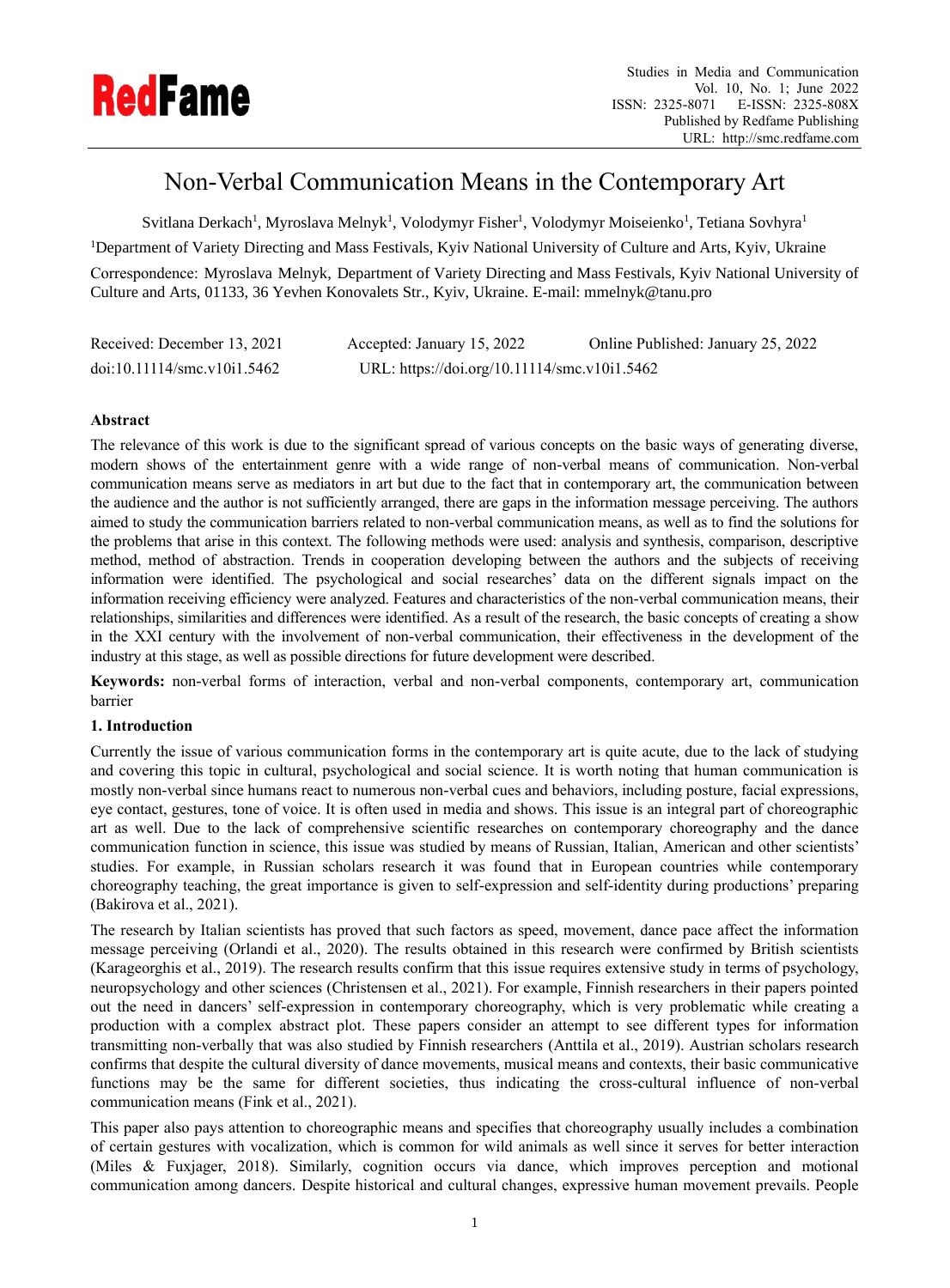are able to appreciate and admire dance. Dance is a represented language, capable of expressing the most abstract truth and the deepest emotional experience (Somov, 2013). Owing to its unique ability to evoke kinesthetic empathy, choreography in environment-oriented productions serves as one of the efficient means of inducing the environmental empathy and influencing the environmental identity forming (Belyakova & Mileshko, 2020). The research within this area were also conducted by American scientists studying the cognitive sides of contemporary dance movements (Carter, 2020; Pakes, 2021). The aforesaid studies are of great importance for the issue being considered for they make a practical contribution to solving the challenges related to the communication barriers in contemporary choreography.

The need to take into account non-verbal contexts and subtexts in live communication and in art, as well as the need to properly use non-verbal means to achieve specific goals, determines the relevance of the study. An important issue is the quality of presentation of the creator's ideas to the recipient, i.e. the audience. However, the study of the effects of both types of communication and the process that leads to this impact should be comprehensive, which will allow all participants of the communicative process to mutually beneficial use a combination of verbal and non-verbal means and create conditions for accurate perception of non-verbal means. The studying of the process of creating a show considering the means of nonverbal interaction is relevant and significant in the context of further development of the entertainment industry and quality content directly to each viewer. The relevance of the article issue is due to the fact that every year the trend of contemporary choreography complicating and upgrading only increases. This leads to an increase in the information gap between the audience and the author. In order to prevent the communication issue related to contemporary art including choreography it is required to investigate the increasing layer of information not only in cultural studies, sociology, but also in other sciences.

The research is novel in that it involves comprehensive studying the theoretical approaches of various authors to the aforesaid issue, as well as the empirical experience of its applying. The main elements of scientific novelty comprise preparing the suggestions and recommendations for preventing the communication barriers between the author and the audience.

#### **2. Method**

The research applies methods of comparative analyzing the nonverbal communication approaches while establishing common understanding between the show stage manager and the audience. The comprehensive material studying approach was applied. Considerable attention was paid to the peculiarities of the functioning of non-verbal communication and they were compared with the properties of verbal communication. The specifics of non-verbal means use in interaction with the audience are taken into account. The research logic is to consider dance as an art of conveying an information message via body language to the person. The method of abstraction was used during which non-verbal means such as facial expressions, posture, gestures, intonation, tactile contact between participants, distance, spatial orientation, appearance, gaze were identified. Features, properties and relationships in the structure of the elements of the modern show were identified on the basis of methods of synthesis and analysis. Descriptive method was used to present the results.

The first research phase allows us to understand the nature of non-verbal communication including dance-based communication form. It was revealed that the first dance movements were simple, based on natural phenomena and animal behavior. This was expressed in such elements as zoomorphism, the use of circular and oval movements. Contemporary choreography differs from primitive dances in its awareness and focus on self-expression of the dancer, which subsequently introduced many genres. At the first phase, the main research method was historical and systematic, based on the works by famous Russian and American historians and sociologists (Fink et al., 2021).

The second research phase examined the various forms of communication through which the authors can interact with the audience. Based on the second phase analysis, the following main conclusions were highlighted: firstly, in contemporary choreography the most striking form of interaction is non-verbal body language of the dancer, which can convey to the audience the most subtle and symbolic meanings. Secondly, the non-verbal communication form includes a fairly extensive range of signals that the audience subconsciously picks up and interprets, such as dancers' positioning, speed of movement, music tempo and beat, facial expressions and gestures.

The third phase identified the communication barriers faced by authors while contemporary choreography creating, as well as ways to overcome them. The main method at this phase was induction and comparison. The main studies by American, German, Italian and Russian scientists in the context of various factors influencing the attention and the information perception were studied. Based on the data the following conclusions were made: firstly, the main communication barriers were identified, such as: the collision of two personalities, the wrong form of information transferring, too much identity in the production, which are a barrier between the author and the audience. Secondly, it is required to remember that choreographic techniques, forms and means should help to create an image understandable to the audience. Thus, in order to convey the dance meaning, it is required to notice the slightest changes within the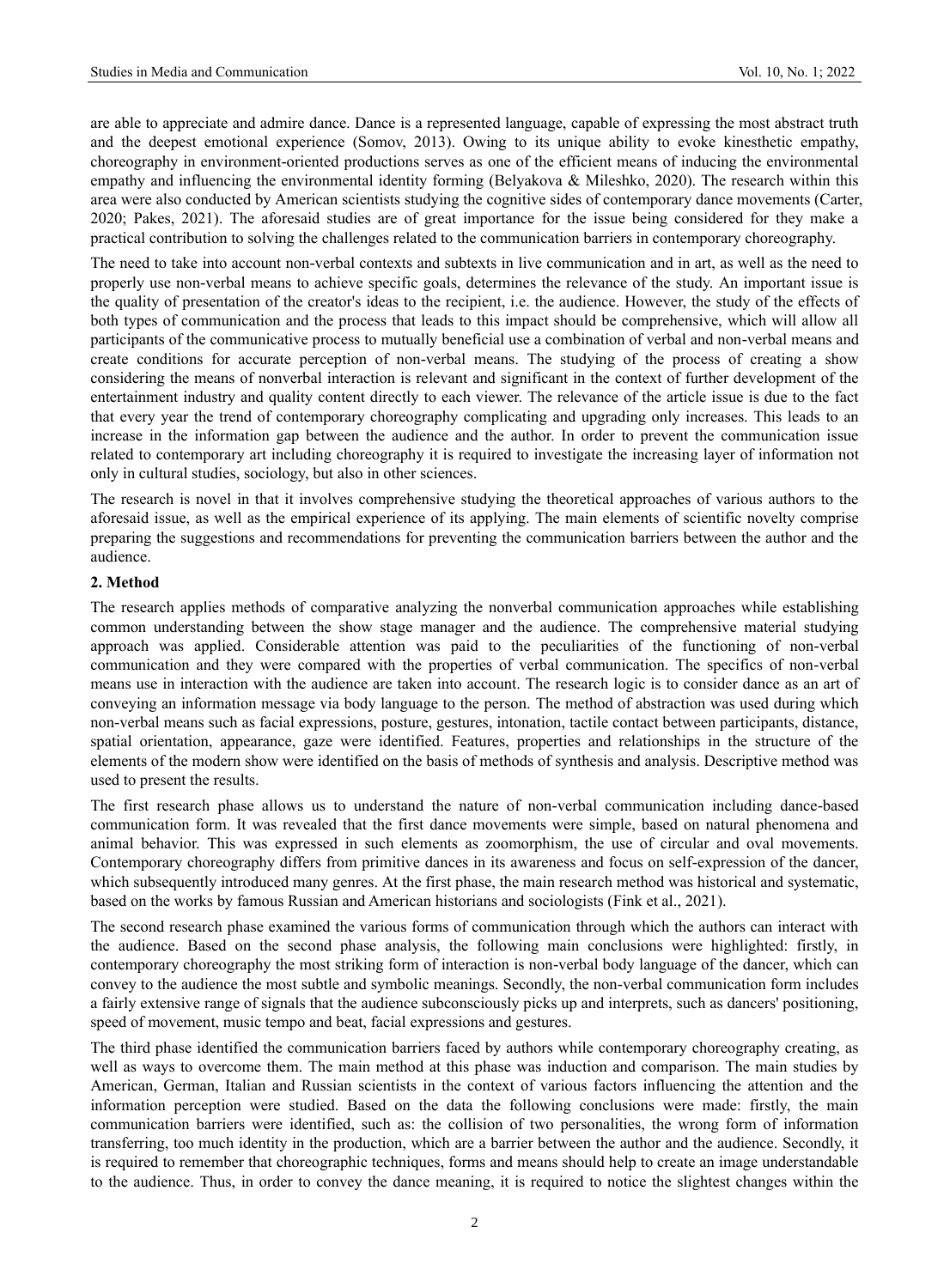dance, such as improvisation, plasticity of the dancers, sound accompaniment. Thirdly, a concept of overcoming this issue is suggested, based on the theory that the audience is a full-fledged participant in the process of comprehending the performance via various symbols and meanings.

## **3. Results and Discussion**

In modern society, the issues of studying the contemporary art and its influence on people are relevant, because a person is constantly within the information ecosystem, interacting with a large flow of symbols, transmitting via verbal and non-verbal communication forms the idea, interpretation of phenomena and processes. In a broad global context, a show is an event or performance of an entertaining nature that is shown to the public in one way or another. It was with the advent of television that the show became widespread and popular and profitable. In the research, choreography show as an art of composing and staging, is expressed via dance (Dyakonova, 2011). Different historical periods are specified by their own ways of communication in the form of certain movements. The information itself can be represented via kinetics, facial expressions, plastique. Thus, the historical aspect within the issue being investigated is important for understanding the communicative activity manifested in dance show, which helps to convey socio-cultural norms and values. In the paper, the issue related to the communication in contemporary art is considered within the cultural system and historical retrospective (Kharakhonova, 2018; Romanova, 2020).

Communication occupies a central place in the life of every person since most of their working or free time is spent on communication. In general, communication is the information exchange between individuals by using a common system of symbols (Sokol, 2007). While communicating the information is transferred from one person to another. Thus, the relevance of communication is growing in all spheres of life, including economics, art, entertainment industry etc. Modern science specifies three forms of communication:

- 1. Verbal communication, using vocal apparatus;
- 2. Non-verbal communication by means of language of gestures, body, movements.
- 3. Paraverbal communication, which combines the speech with additional intonation.

In the research, nonverbal forms of communication of the audience and the choreographer within the contemporary dance scopes were studied. An example of non-verbal communication can be the use of special effects in modern films that affect the overall impression of the viewer but require the availability of digital and other technologies and their continuous improvement.

The language of dance is specified by the human body, so the human body acts as the material and spiritual basis of dance movements (Narozhnaya, 2017). The human body moving in the dance is closely connected with its spiritual life and can directly express the inner world of the dancer. The communicative orientation of the dance movements is caused by the non-verbal rhythmoplastic thinking (Kharakhonova, 2018). Therefore, it is especially important for a choreographer to study the non-verbal contact issue because dance is his instrument to convey to the audience the artistic meaning of what is happening on stage, especially if the author fills the dance with symbolism and abstraction.

Non-verbal signs include a wide range of interaction modes that are used in contemporary choreography. For example, nonverbal communication includes:

- 1. Kinesics a set of gestures, poses, body movements;
- 2. Tacesics touching your partner's body;
- 3. Sensorics sensory perception;
- 4. Proxemics ways of using space in the communication process;
- 5. Chronemics ways of using time in the communication process;
- 6. Oculistics use of eye movement or eye contact in the communication process.

It can be argued that previous studies have often considered the verbal and non-verbal components of communication separately, independently. There is an opinion that these concepts should be considered as opposite, polar. However, the authors adhere to the approach, where the concepts, on the contrary, complement each other and, accordingly, should be studied holistically, because verbal and non-verbal behavior are interrelated phenomena. In this context, non-verbal communication is the transmission of information through body language, including eye contact, facial expressions, gestures, posture, position in relation to another or others, tone and timbre, voice speed, posture, body dynamics, level distances between interlocutors, tactile touches, which each individual uses consciously or subconsciously.

Following the huge layer of informational ways of communicating one's world-view to another person, we state that communicative function of dance allows us to be one of the communication means, not only intrapersonal, but also intercultural. The sacred meaning of any contemporary choreography production is to convey a meaningful message to the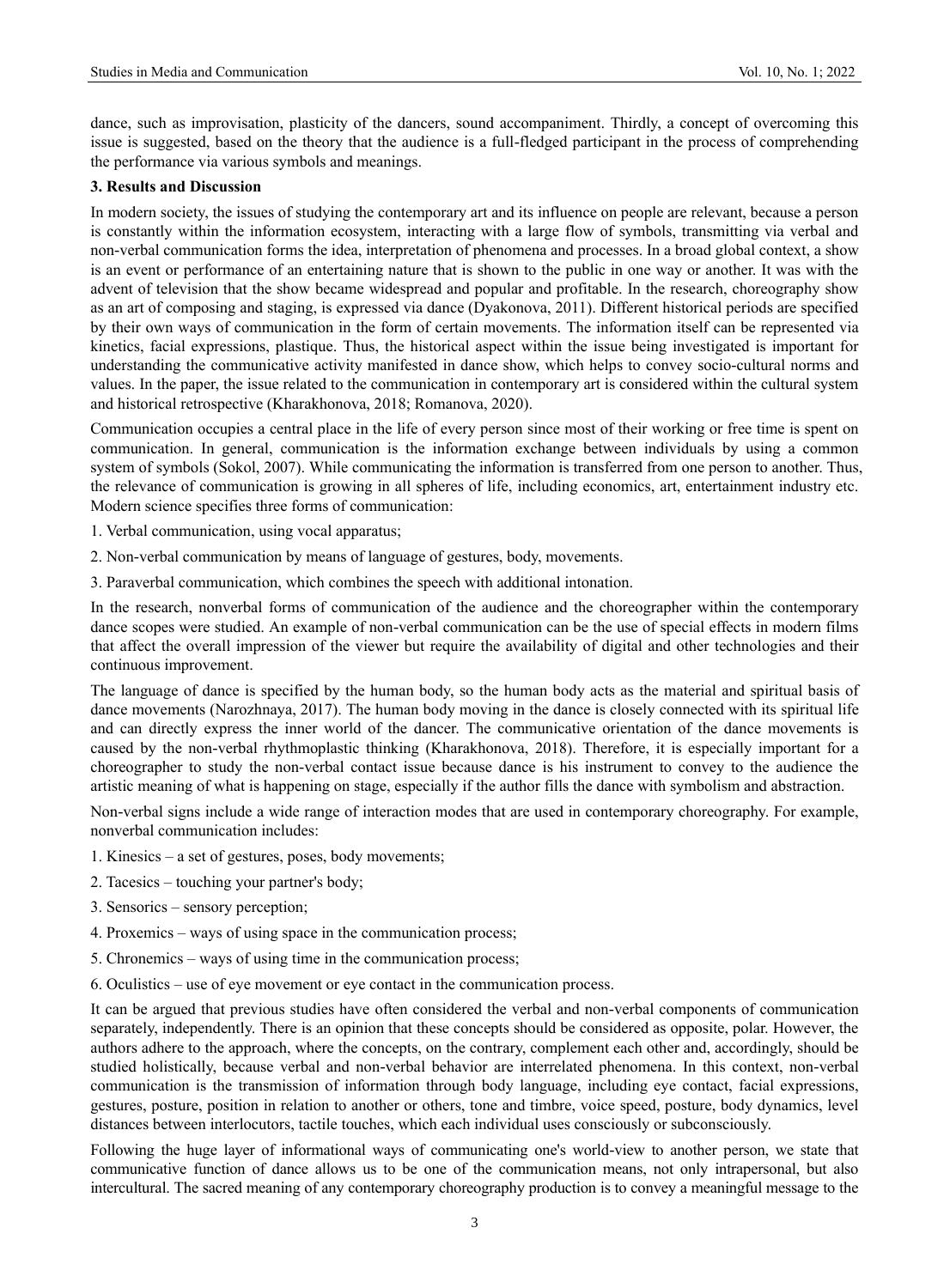audience that perceives it. In order to perceive the information contained in the contemporary choreography production, the author is to take into account the circumstances in which he finds himself. Otherwise, he cannot avoid communication barriers – difficulties while information transferring from the person to the audience due to various circumstances.

The first communication barrier is the two minds' confrontation. This confrontation is expressed in the author's inability to convey his thoughts and meanings to the audience due to various circumstances. The most common issue is the unpreparedness of the audience to perceive complex choreographic movements. Often, the stage manager himself uses symbolism while dance creating, thus transferring this information to an unprepared audience. This is due to the fact that the author himself is not ready to compromise with the audience, considering his production of unique and complex nature. As a consequence, there is the dance interpreting issue. In order to eliminate the first communication barrier, the author should perceive the audience as an equal participant of the production, as it is on his emotions, feelings and the correct interpretation, the final result - the information perceiving – depends. Therefore, it is required to communicate with the audience via the mass media, booklets to decipher the hidden meanings and explain some abstractions.

The second communication barrier is the choice of the wrong information transferring form. It should be acknowledged that some productions cannot be expressed via contemporary choreography. For example, a new way of looking at old productions may alienate the audience due to the incorrect information presenting and delivery. It can also be the case that the stage manager works in his or her unique style however the production cannot be conceived because of the author's peculiarities. This problem also involves selecting the dancers, who are to be in line with the requirements of professional competence and mental health that would match the production.

The third communication barrier is related to the "personality". The choreographer, the audience, and the dancers are all important in the production. If the choreography is distinguished by a complex plot, improvisations on the part of dancers are possible, which in its turn may change the original conception of the author. Thus, it is possible to state that the production's author is to: at first, accept the audience as a full participant in the action; secondly, do his/her best in order to convey his idea to the audience.

As the audience consciousness is to be ready to reinterpret what is happening on stage. In contemporary art, works of art act as an object for the audience, capable not only of conveying the vision of another person's world, but also of stimulating their own consciousness to a new comprehension of objects and phenomena. In view of the aforesaid, we can conclude that communication barriers occur when there is a dissonance of transferred information from the author to the person perceiving it. This problem can be solved in the following way:

1. The author's awareness of the primary role of the audience in the production, as it is they who must process the production, draw conclusions for themselves and discover new meanings;

2. The unskilled audience's studying the symbolism and abstractions in the dance;

3. The author's interest to popularize complex productions through communication channels, explaining them to both adult and children audience;

4. To combine form and content of the production for the communication barriers' eliminating.

The communication issues in contemporary choreography have not had enough discourse in science. Although, there are a huge number of various trends of dance motives in the modern world, which are specified by abstraction, symbolism and require more comprehensive preparation for the audience. The main communication channel and form of manifestation in the dance are the gestures that can reflect the mindset and world perception of different peoples. According to the Russian art historian, owing to the dance and plastique language of each nation, watching a small dance routine expressed by several national movements, you can determine what dance it is: Russian, Georgian, Indian, Uzbek, Kazakh, even without knowing its content or just by watching it as a silent movie without music being played (Narozhnaya, 2017). This content is conveyed by means of gestures, which are communicative signs of non-verbal communication.

Another Russian author notes the special importance of gestures while dance communicating. In a verbal context, a gesture has a message function. In terms of dance, a gesture is an element of narration; the language of artistic gesture is the basis of body expression style. Within the dance communication gestures and facial expressions merge while choreographic image creating. Music complements the choreographic image, it dictates the rhythm, and the rhythm primordiality materializes the gesture (Pimenova, 2015).

If we consider ballet gestures that denote any action or emotion: love, anger, hatred, we note that most of them will be the same for the understanding among different cultures. Therefore, the dance language is universal for intercultural understanding. Communication in choreography is also achieved by means of the unified teaching method. Thanks to it, dancers can interact with different cultures when international festivals of social dance take place (Tkachuk, 2012; Mileshko, 2018).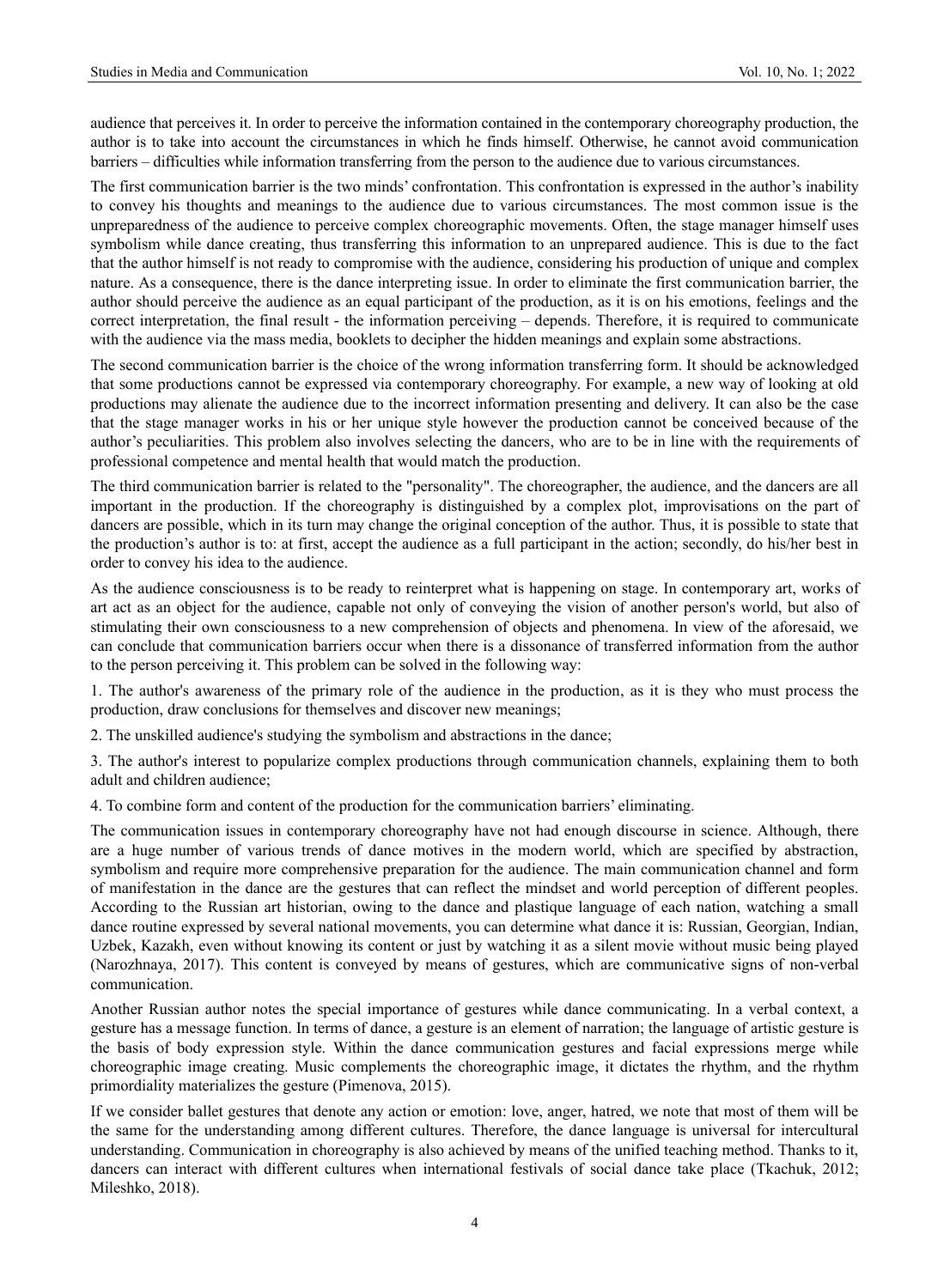Being a non-verbal system, the art language has an intermediate function. However, the significance of the dance language is that dance is non-national, universal in its linguistic parameters, does not need translation, and, therefore, is able to perform a unifying function (Camurri, 2009).

The socio-cultural trends, both of body and spirit, included in dance allow it being of essence in the individual socialization process, contributing to the full comprehension of the culture world. Therefore, the non-verbal form of communication is crucial for the individual involving into the social relations system. Since the symbolism and non-verbal specificity of the dance language determine its belonging to the intense communication, in which a person reveals himself not partially, however his essence comprehensively, dance is an efficient method for overcoming people estrangement. In this sense, dance has not only an aesthetic side, but also a practical one, and is inter-phenomenon (Narozhnaya, 2017).

The function of self-identification, self-expression and individual qualities' message through body movement is very important (Orlandi et al., 2020; Bakirova et al., 2021). Dancing is widespread among people and attracts the attention of several disciplines. Ethnographic documentation suggests that dance serves a signaling function in social interaction. It can influence partner preferences and facilitate social connections. Research has provided insight into the proximate mechanisms of dance, individually or while dancing with partners or in groups (Fink et al., 2021).

There have been other similar studies on this issue, such as German researchers in cognitive psychology and affective neuropsychology trying to measure the accuracy with which human observers detect fake and genuine emotional expressions. Great part of the research has focused on facial emotions' displaying, and the results prove that observers are indeed aware of the subtle differences between genuine and fake (or pretend) facial emotion expressions. The art of dancing uses this communicative power of the human body to express emotions only via movement. Therefore, the stimuli of the dance video are explored here as a means of testing the audience accuracy while detecting the authentic emotional expression of whole-body movement.

Everyday emotion expressions by means of the body that are used as stimuli in empirical studies unfortunately contain culturally clearly recognizable signals of emotional expression (e.g., shaking the fist for anger, stooping head for sadness, etc.), whereas stimuli for expressive movements can be designed to contain completely abstract movements (i.e., movements that have no clearly distinguishable meaning). Thus, expressiveness is the result of subtle variations in the expressive person's body movements, and emotions cannot be recognized by observers through specific actions (e.g., shaking a fist).

Thus, for example, a single simple hand raise can have many different expressive meanings, including functional meanings such as reaching, touching, resistance, or greeting. Emotional expressiveness is also possible. With the same movement, sadness, anger, joy, etc. can be expressed. It always depends on how the movement is performed. Subtle variations in movement parameters matter. In view of the aforesaid, it seems feasible that we use the artistic form of dance (the type of expressive body movement) to investigate whether audience accurately distinguish truly expressive body movements from those ones that are not expressive. This issue is relevant to a wide range of scientific disciplines, including psychology of emotions and affective neuropsychology, but could also potentially be relevant to practicing specialists such as audience researchers, dance teachers, and choreographers (Christensen et al., 2021).

Thus, the information perceiving while intercultural dance communicating is possible at the nonverbal communication level via a system of signs (iconic gestures), at the level of emotions via the artistic images perceiving, and at the level of kinesthetic empathy. This universality of perception can be applied in solving global planetary problems, such as environmental ones. Due to its unique ability to evoke kinesthetic empathy, choreography with regard to the environmentally oriented productions serves as one of the efficient means for evoking the ecology empathy and influence the ecology identity occurring (Belyakova & Mileshko, 2020).

At the moment contemporary choreography is a flexible, changeable form that responds to the modern pace of living. It is a form that is flexible, constantly changing, subject to a large number of influencing factors.

In Russian culture, choreography focuses on the technical side of dancing, leaving behind the important connection with the audience. With regard to the classical dancing, as mentioned above, it is required to understand and follow each movement, which will give the person some information. For example, in Czech Art Universities, students are taught dancing by means of using an augmented reality system, owing to which, they memorize the movements better and perform the task more clearly. It should be kept in mind that communicative actions between the audience and the author are only possible via dialogue. Finnish researchers also tried to see different forms of transmitting information via dance. They found that the dance context is related to the space and ideological content of dance, within which the dancers can express themselves (Anttila et al., 2019).

Based on the research by Russian, American, Italian and other scientists the following conclusions can be made: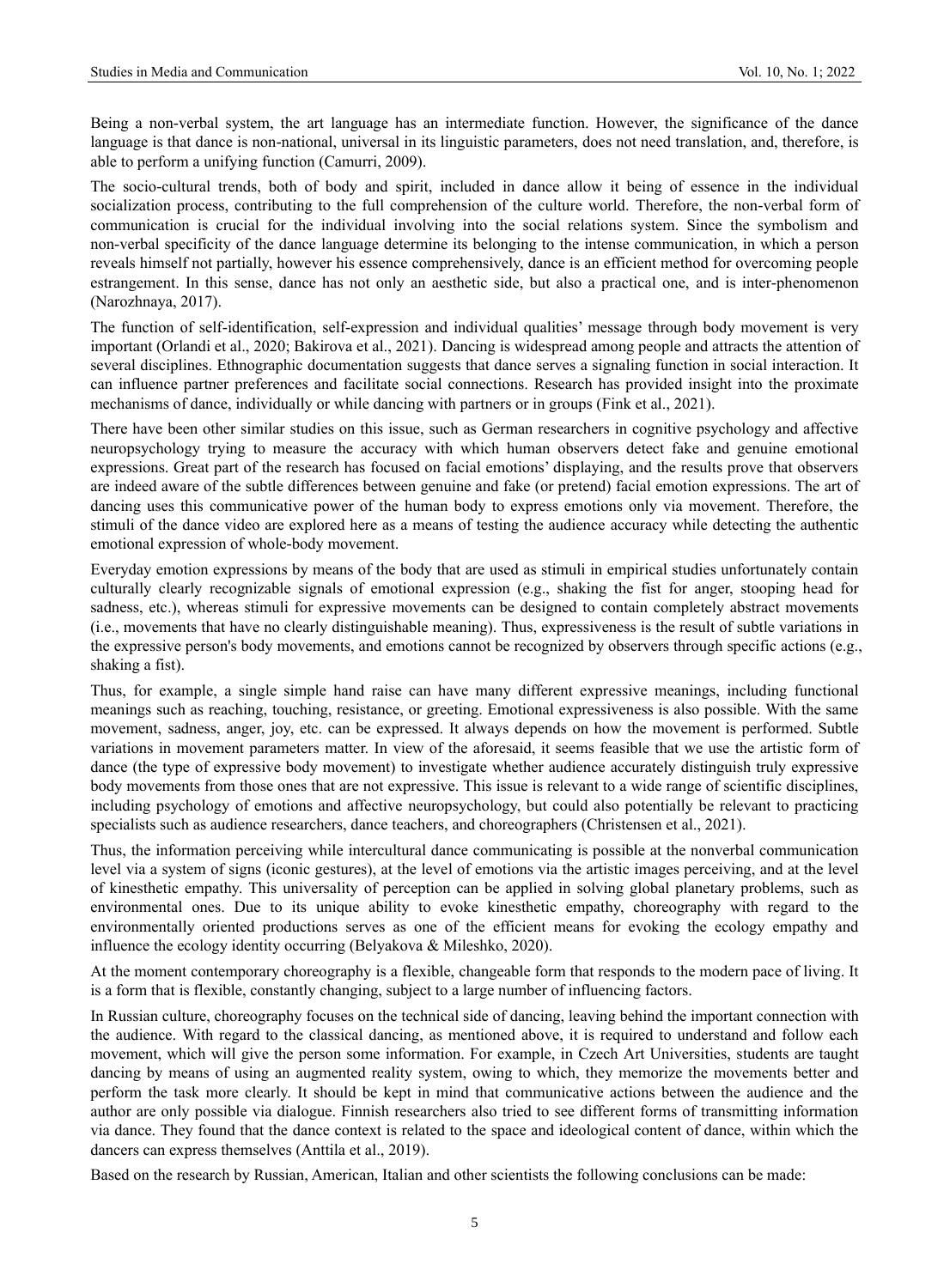1. For proper art meaning transferring, both the whole plot and the individual movements, the author, as the creator of the information being conveyed, should pay his attention to the communication that occurs between the performers within the process. The slightest changes, such as improvisation, should not be allowed since they can change the entire content.

2. The author can make mistakes. For example, excess abstraction and symbolism using, in order to surprise the audience, leaving behind the primary objectives.

3. Any dance requires musical accompaniment, and as noted in studies by Italian scientists, the rhythmic movements and properly selected music will contribute to the harmonious information transmitting. Therefore, it is impossible to consider a performance without considering the musical form and figurative content. Thus, when staging a choreographic performance, the author will also have to reveal the musical image created by the composer, using his own choreographic means. Therefore, the music selecting is an important communication means (Volkova, 2016).

4. It is to be kept in mind that choreographic techniques, forms and means should help to create an understandable image for the audience. For example, many critics have noted that the Spanish folk dance performed in Tchaikovsky's ballet Swan Lake to stylized Spanish music at a fast tempo should not be for pointe (Fokin, 1962).

5. The choreographer, in order to achieve the set objectives, should also take into account the following point. For example, the selecting the dancers by age, sex, character, physical data to implement the most complex dance movements. For example, in "Moulin Rouge" (2001) movie directed by Baz Luhrmann, the dance of girls from the variety show was performed by fourteen- and sixteen-year-old schoolgirls, what resulted in criticisms. The director has not foreseen that the movements of some performers were awkward, they lack understanding of the poses' meaning they perform and, consequently, the performance was formal (Buzskaya, 2016). Thus, the director in his work did not provide for psychological and physiological factors affecting the performance quality, which in its turn formed a barrier in communication with the audience.

6. The stage manager should also keep in mind that the costume has a great semantic meaning. And on stage there can be no casual details. Unfortunately, the choreographer may encounter trivial current problems, namely the lack of material resources, which does not allow the choreographer to implement completely his idea (Horrigan, 2020).

#### **4. Conclusions**

The topic of verbal and non-verbal communication is presented, both types of communication were presented as a holistic object for research without contrasting verbal and non-verbal components. Analyzing the authors and audience functioning within the contemporary art scopes, it should be specified that in the art modernization era, the dance movements complicating as well as filling with abstractions and symbolism are inevitable, which in their turn results in misinterpretation of certain choreographer intentions. As it was stated in this research, body language carries a whole set of unique signals that our subconscious picks up and can identify under certain situations in different ways.

As studies in cultural studies, history, neuropsychology prove, absolutely all nonverbal signals, can be perceived by the person who is receiving the information in different meanings. Historically, the first dance movements in different world cultures have been identified as ways of communication between people. Nonverbal communication forms, as well as their types in terms of the information transferring efficiency were specified. The communication barriers in contemporary art that can be faced by the author and the audience were identified. The researches by Russian, American, Finnish and other scientists with regard to neuropsychology, cultural studies and sociology areas were analyzed. Based upon the aforesaid, the following results were obtained: the influence of dance tempo and rhythmics on perceiving the production meaning, studying the modern approaches to choreography teaching, the dance-related communication issues origins. The use of non-verbal means in the process of creating a modern show and their growing relevance in the progressive world was highlighted.

Based on the theoretical and practical material, the following changes should be introduced for solving the contemporary dance-related communication issues:

1. In order to avoid production misinterpreting, the author is to cooperate with the audience by explaining complex abstract concepts and symbols.

2. The correct production content narrating form and the most appropriate dancers who will be able to perform the intended, in terms of skills and psychophysiological understanding should be selected.

3. the unique style of the author should be combined with musical accompaniment, understanding the historical context of the production, the level of dancers and the audience competence to whom the choreography will be conveyed.

The materials of this article can be useful for authors, speechwriters, teachers and students who are involved in such areas as journalism, cinema, cultural studies and others.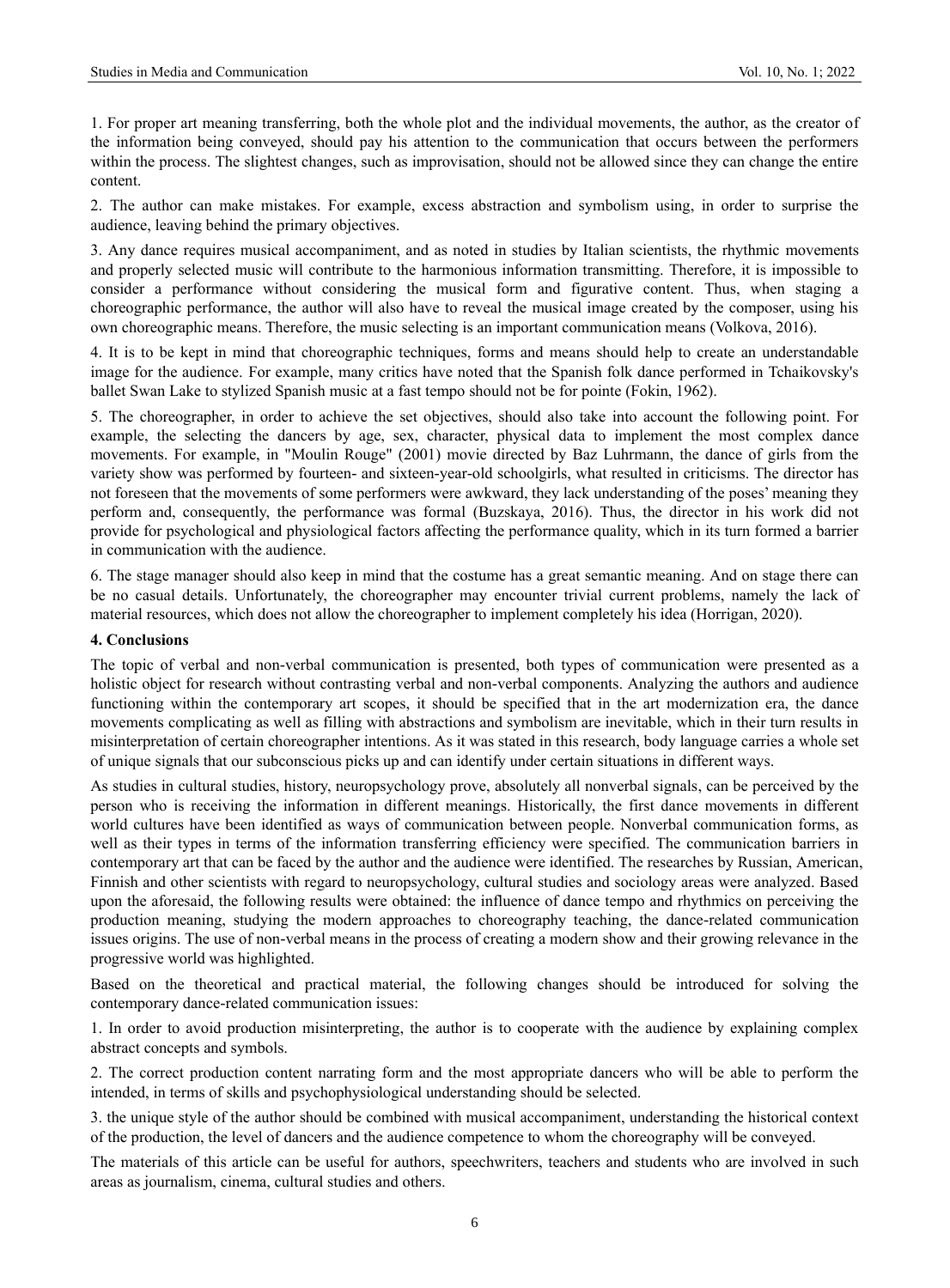#### **References**

- Anttila, E., Martin, R., & Svendler, N. C. (2019). Performing difference in through dance: The significance of dialogical, or third spaces in creating conditions for learning and living together. *Thinking Skills and Creativity, 31*, 209-216. <https://doi.org/10.1016/j.tsc.2018.12.006>
- Bakirova, S. A., Izim, T. O., Nikolayeva, L. A., & Saitova, G. Y. (2021). Choreographic art features: Creative concepts and innovations in teaching. *Thinking Skills and Creativity, 41*, article number 100901. <https://doi.org/10.1016/j.tsc.2021.100901>
- Belyakova, I. G., & Mileshko, A. L. (2020). Art and sustainability. Formation of environmental identity by means of choreography. *Observatory of Culture, 17*(2), 187-200.<https://doi.org/10.25281/2072-3156-2020-17-2-187-200>
- Buzskaya, O. M. (2016). Dance as a form of communication between the cultures of Russia and Ireland. *Vestnik of the Plekhanov Russian University of Economics. Introduction. The Path to Science, 1*, 135-141.
- Camurri, A. (2009). Non-verbal full body emotional and social interaction: A case study on multimedia systems for active music listening. *Lecture Notes of the Institute for Computer Sciences, Social-Informatics and Telecommunications Engineering, 9*, 9-18. [https://doi.org/10.1007/978-3-642-02315-6\\_2](https://doi.org/10.1007/978-3-642-02315-6_2)
- Carter, C. 2020. Dance and choreography as a method of inquiry. *Forum: Qualitative Social Research, 21*(3). https://doi.org/10.17169/fqs-21.3.3448
- Christensen, J. F., Azevedo, R. T., & Tsakiris, M. (2021). Emotion matters: Different psychophysiological responses to expressive and non-expressive full-body movements. *Acta Psychologica, 212*, article number 103215. <https://doi.org/10.1016/j.actpsy.2020.103215>
- Dyakonova, L. T. (2011). Dance as a cultural phenomenon. *Society. Environment. Development*, *3*, 155-158.
- Fink, B., Bläsing, B., Ravignani, A., & Shackelford, T. K. (2021). Evolution and functions of human dance. *Evolution and Human Behavior, 42*(4), 351-360[. https://doi.org/10.1016/j.evolhumbehav.2021.01.003](https://doi.org/10.1016/j.evolhumbehav.2021.01.003)
- Fokin, M. (1962). *"Against the current". Memories of a choreographer*. Moscow: Art.
- Horrigan, K. (2020). Welcoming in dancers from all traditions. *Journal of Dance Education, 20*, 142-147. <https://doi.org/10.1080/15290824.2020.1789147>
- Karageorghis, C. I., Lyne, P. L., Bigliassi, M., & Vuust, P. (2019). Effects of auditory rhythm on movement accuracy in dance performance. *Human Movement Science, 67*, article number 102511. <https://doi.org/10.1016/j.humov.2019.102511>
- Kharakhonova, M. A. (2018). Features of communication in modern culture. *Proceedings of Young Scientists and Specialists of the Samara University, 2*, 79-83.
- Miles, M. C., & Fuxjager, M. J. (2018). Animal choreography of song and dance: a case study in the Montezuma oropendola: Psarocolius montezuma. *Animal Behaviour, 140*, 99-107. <https://doi.org/10.1016/j.anbehav.2018.04.006>
- Mileshko, A. L. (2018). Civilizational specificity of the art of dance (East, West): Culture, art and philology: Modern views and scientific research. Culturology, art history and philology: modern views and research. *Collection of articles based on the materials of the IX International Scientific and Practical Conference, 2018,* 43-49.
- Narozhnaya, V. D. (2017). Ethnocultural functions of iconic gestures in non-verbal communication dance Ethnocultural functions of sign gestures in non-verbal communicative dances. *Journal Language: History and Modernity, 4*, 94-104.
- Orlandi, A., Cross, E. S., & Orgs, G. (2020). Timing is everything: Dance aesthetics depend on the complexity of movement kinematics. *Cognition, 205*, article number 104446.<https://doi.org/10.1016/j.cognition.2020.104446>
- Pakes, A. (2021). Choreography invisible: The disappearing work of dance. *The Journal of Aesthetics and Art Criticism, 79*(4), 524-528[. https://doi.org/10.1093/jaac/kpab048](https://doi.org/10.1093/jaac/kpab048)
- Pimenova, Z. V. (2015). Dance communication in the digital age. *Scientific Bulletin of the Moscow State Technical University of Civil Aviation, 215*, 122-126.
- Romanova, N. (2020). Cross-cultural dialogue: Historical-cultural heritage and basic values (on the example of the city of Murom). *Smart Innovation, Systems and Technologies, 138,* 169-176. https://doi.org/10.1007/978-3-030-15577-3\_17
- Sokol, I. A. (2007). Correlation of the concepts of communication and communication. *Materials of the VII*